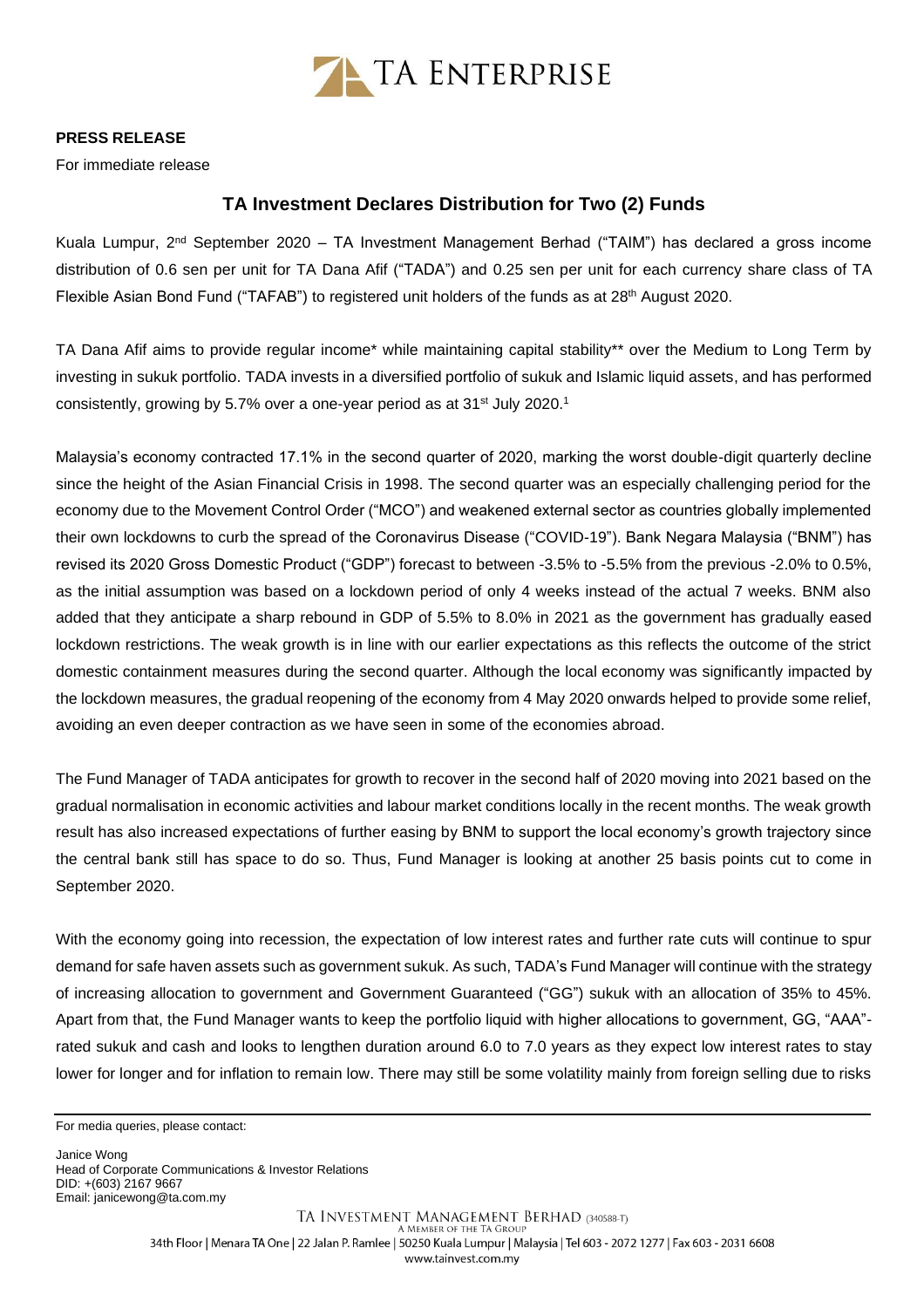## TA ENTERPRISE

such as volatile oil prices, sovereign rating pressure and political uncertainties. However, TADA's Fund Manager expects the sukuk market to eventually reflect economic fundamentals of lower growth and lower inflation. As such, they see any foreign selling as opportunities to buy Government Investment Issues at higher yields.

TA Flexible Asian Bond Fund seeks to achieve a total return from income\* and capital appreciation. TAFAB invests a minimum of 95% of the its NAV in the Threadneedle (Lux) – Flexible Asian Bond ("the Target Fund") with the remainder in liquid assets. TAFAB has grown by 8.86% in USD terms over the period since its inception on 17<sup>th</sup> March 2020 to 31<sup>st</sup> July 2020.<sup>1</sup>

For TA Flexible Asian Bond Fund's Target Fund, strong credit fundamentals and corporate balance sheets of Asian businesses have helped mitigate the sudden shock from COVID-19 in the first half of 2020. Resilience in Asian hard currency dollar bonds have not only withstood the worst of the sell-off in March 2020, but their investment case remains compelling. As markets gradually recover, Asian local currency bonds are expected to outperform as their economies open up. The Target Fund's Fund Manager remains positive on Asian credits as strong export numbers and improving consumer sentiment provide some reassuring indications of economic recovery. However, the outlook continues to be clouded by elevated US-China tensions and the COVID-19 pandemic remains intense in certain geographies with potential possible secondary outbreaks. Nevertheless, the macro fundamentals of Asian governments remain intact and will continue to be key beneficiaries as the global economy recovers.

The flexible approach employed by the Target Fund's Fund Manager enables benefits from both the hard and local currency allocation, while security selection remains the key driver of return. As Asian economies continue on their path of recovery for the rest of 2020, the Target Fund's strategy will benefit investors who remain cautious and look to the stability of income derived from an investment grade portfolio.

*Source: TA Investment Management Berhad, Opus Asset Management Sdn Bhd and Columbia Threadneedle Investments Ltd as at August 2020.*

<sup>1</sup> Lipper for Investment Management, as at  $31<sup>st</sup>$  July 2020.

\* Income could be in the form of Units or cash.

\*\* This is not a capital protected/guaranteed fund and the returns are not guaranteed.

Note: Where past performance is quoted, past performance of the Fund(s) is no indication of future performance.

**– END –**

For media queries, please contact:

Janice Wong Head of Corporate Communications & Investor Relations DID: +(603) 2167 9667 Email[: janicewong@ta.com.my](mailto:janicewong@ta.com.my)